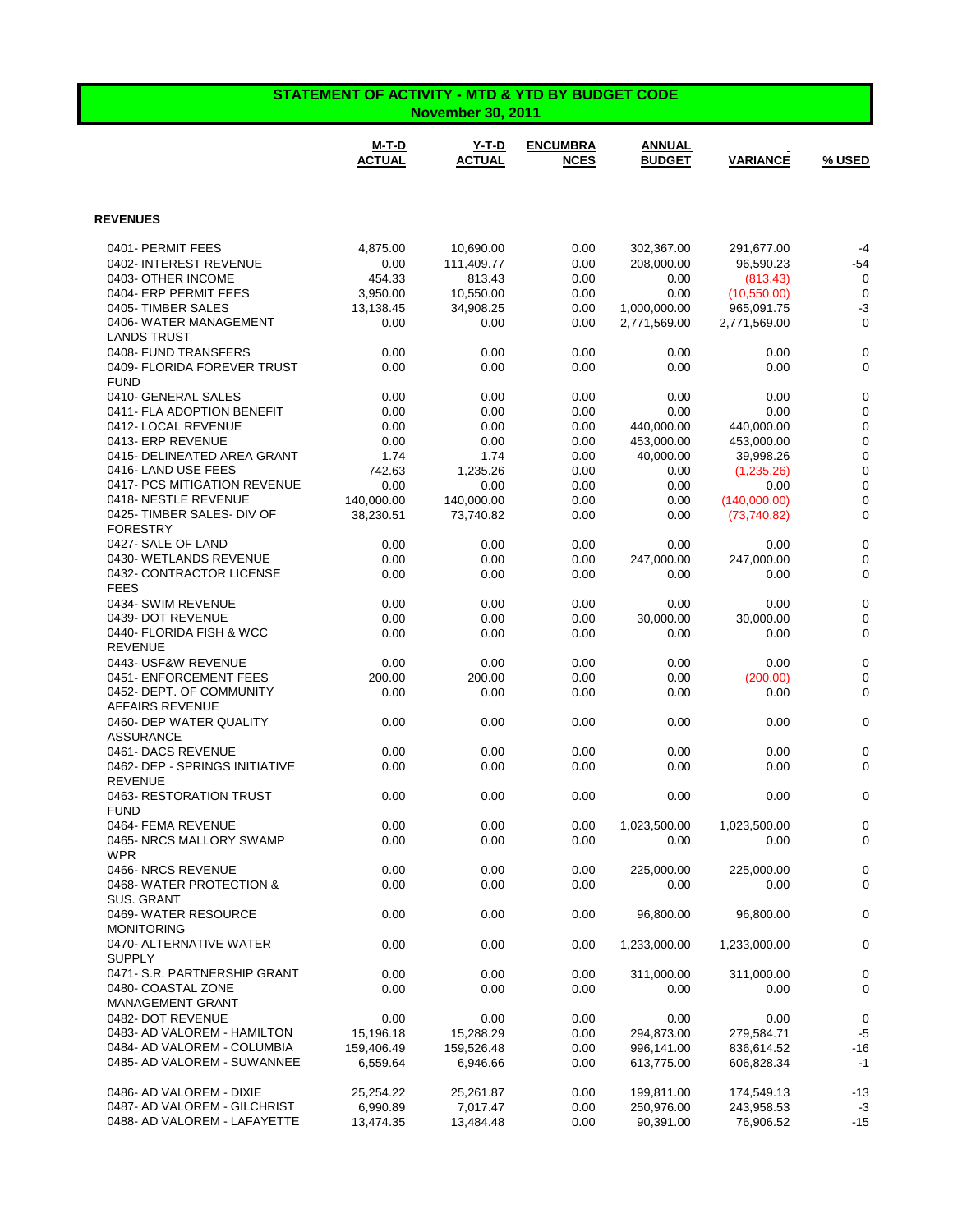## **STATEMENT OF ACTIVITY - MTD & YTD BY BUDGET CODE November 30, 2011**

|                              | M-T-D<br><b>ACTUAL</b> | Y-T-D<br><b>ACTUAL</b> | <b>ENCUMBRA</b><br><b>NCES</b> | <b>ANNUAL</b><br><b>BUDGET</b> | <b>VARIANCE</b> | % USED |
|------------------------------|------------------------|------------------------|--------------------------------|--------------------------------|-----------------|--------|
| 0489- AD VALOREM - MADISON   | 4.522.58               | 7.298.81               | 0.00                           | 258.168.00                     | 250.869.19      | $-3$   |
| 0490- AD VALOREM - TAYLOR    | 44.389.12              | 44.748.78              | 0.00                           | 491.296.00                     | 446.547.22      | -9     |
| 0491- AD VALOREM - UNION     | 11.026.57              | 11,026.57              | 0.00                           | 91,366.00                      | 80,339.43       | $-12$  |
| 0492- AD VALOREM - ALACHUA   | 118.110.99             | 118,110.99             | 0.00                           | 1,376,812.00                   | 1.258.701.01    | -9     |
| 0493- AD VALOREM - BAKER     | 930.14                 | 930.23                 | 0.00                           | 4.856.00                       | 3.925.77        | $-19$  |
| 0494- AD VALOREM - BRADFORD  | 42.847.70              | 43.811.30              | 0.00                           | 321.418.00                     | 277.606.70      | $-14$  |
| 0495- AD VALOREM - JEFFERSON | 3.344.45               | 3.711.01               | 0.00                           | 63.021.00                      | 59,309.99       | -6     |
| 0496- AD VALOREM - LEVY      | 0.00                   | 3.068.82               | 0.00                           | 356.029.00                     | 352.960.18      | -1     |
| 0497- AD VALOREM - PUTNAM    | 9.746.81               | 9.746.81               | 0.00                           | 3.741.00                       | (6,005.81)      | $-261$ |
| 0499- GREENVILLE             | 0.00                   | 0.00                   | 0.00                           | 33.595.679.00                  | 33,595,679.00   | 0      |
| <b>STORMWATER</b>            |                        |                        |                                |                                |                 |        |
| <b>TOTAL REVENUES</b>        | 663.392.79             | 853.527.84             | 0.00                           | 47.389.589.00                  | 46,536,061.16   | $-2$   |

EXPENSES

| 1516- SALARIES                 | 290,171.66 | 580,637.50 | 0.00        | 3,985,989.84  | 3,405,352.34  | 15          |
|--------------------------------|------------|------------|-------------|---------------|---------------|-------------|
| <b>1520- GROUP INSURANCE</b>   | 53,525.62  | 107,051.24 | 0.00        | 553,609.70    | 446,558.46    | 19          |
| 1521-RETIREMENT                | 16,845.42  | 33,667.42  | 0.00        | 664,331.64    | 630,664.22    | 5           |
| 1525- SOCIAL SECURITY          | 21,058.59  | 42,536.85  | 0.00        | 332,165.82    | 289,628.97    | 13          |
| <b>TOTAL SALARIES AND</b>      | 381,601.29 | 763,893.01 | 0.00        | 5,536,097.00  | 4,772,203.99  | 14          |
| <b>BENEFITS</b>                |            |            |             |               |               |             |
| <b>OTHER PERSONAL SERVICES</b> |            |            |             |               |               |             |
| 2540- OTHER PERSONAL           |            |            |             |               |               |             |
| <b>SERVICES</b>                | 5,481.14   | 11,813.70  | 0.00        | 148,000.00    | 136,186.30    | 8           |
| 2564- PROPERTY APPRAISER       | 0.00       | 0.00       | 0.00        | 210,000.00    | 210,000.00    | $\mathbf 0$ |
| <b>FEES</b>                    |            |            |             |               |               |             |
| 2579- TAX COLLECTOR FEES       | 0.00       | 0.00       | 0.00        | 125,000.00    | 125,000.00    | $\mathbf 0$ |
| 2580-LEGAL SERVICES            | 7.223.75   | 7.223.75   | 0.00        | 255,000.00    | 247,776.25    | 3           |
| 2585- AUDIT FEES               | 0.00       | 0.00       | 0.00        | 35,000.00     | 35,000.00     | 0           |
| 2586- CONTRACTUAL              | 190,053.21 | 190,502.71 | (7, 144.60) | 18.384.247.00 | 18.200.888.89 |             |
| <b>SERVICES</b>                |            |            |             |               |               |             |
| <b>TOTAL OTHER PERSONAL</b>    | 202,758.10 | 209,540.16 | (7, 144.60) | 19,157,247.00 | 18,954,851.44 |             |
| <b>SERVICES</b>                |            |            |             |               |               |             |
|                                |            |            |             |               |               |             |

## **EXPENSES**

| 3550- HAMILTON  | 5,245.87   | 5,245.87   | 0.00 | 0.00 | (5,245.87)  |  |
|-----------------|------------|------------|------|------|-------------|--|
| 3551- COLUMBIA  | 7,075.00   | 7,075.00   | 0.00 | 0.00 | (7,075.00)  |  |
| 3552- SUWANNEE  | 0.00       | 2,878.93   | 0.00 | 0.00 | (2,878.93)  |  |
| 3554- GILCHRIST | 0.00       | 2,850.98   | 0.00 | 0.00 | (2,850.98)  |  |
| 3556- MADISON   | 0.00       | 3,751.22   | 0.00 | 0.00 | (3,751.22)  |  |
| 3557- TAYLOR    | 0.00       | 4.137.23   | 0.00 | 0.00 | (4, 137.23) |  |
| 3559- ALACHUA   | (385.66)   | 5,127.34   | 0.00 | 0.00 | (5, 127.34) |  |
| 3560- BAKER     | 34.41      | 34.41      | 0.00 | 0.00 | (34.41)     |  |
| 3561- BRADFORD  | 1,522.65   | 1,522.65   | 0.00 | 0.00 | (1,522.65)  |  |
| 3563-LEVY       | 0.00       | 2,845.94   | 0.00 | 0.00 | (2,845.94)  |  |
| 3564- PUTNAM    | 0.00       | 22.40      | 0.00 | 0.00 | (22.40)     |  |
| 3565- HAMITON   | 455.75     | 457.49     | 0.00 | 0.00 | (457.49)    |  |
| 3566- COLUMBIA  | 3.181.88   | 3,181.88   | 0.00 | 0.00 | (3, 181.88) |  |
| 3567- SUWANNEE  | 196.54     | 204.12     | 0.00 | 0.00 | (204.12)    |  |
| 3568- DIXIE     | 757.63     | 757.86     | 0.00 | 0.00 | (757.86)    |  |
| 3572- TAYLOR    | 1,581.83   | 1,581.83   | 0.00 | 0.00 | (1,581.83)  |  |
| 3574- ALACHUA   | (9,451.77) | (9,451.77) | 0.00 | 0.00 | 9,451.77    |  |
| 3575- BAKER     | 27.91      | 27.91      | 0.00 | 0.00 | (27.91)     |  |
| 3576- BRADFORD  | 0.00       | (30.25)    | 0.00 | 0.00 | 30.25       |  |
|                 |            |            |      |      |             |  |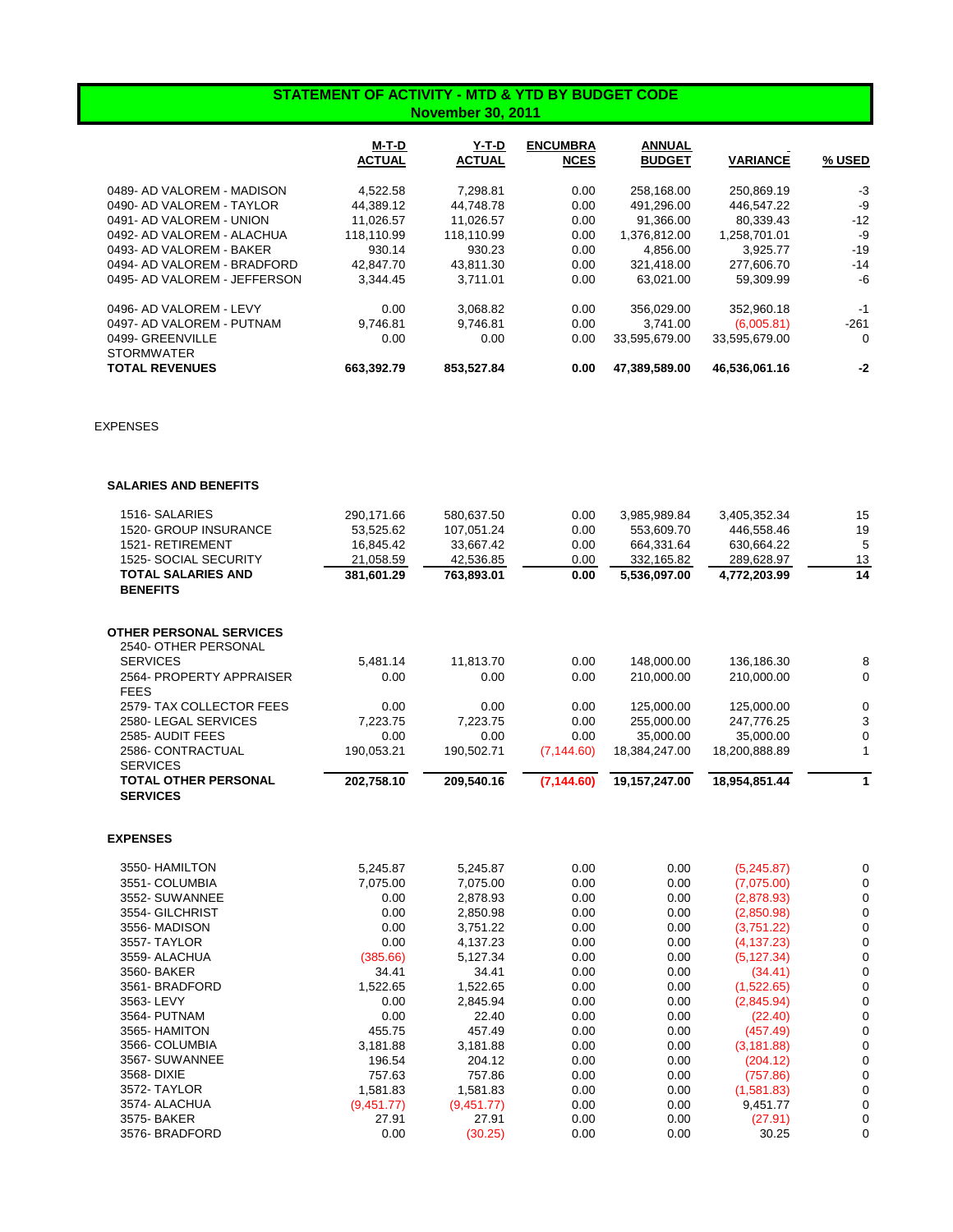## **STATEMENT OF ACTIVITY - MTD & YTD BY BUDGET CODE November 30, 2011**

|                                            | $M-T-D$<br><b>ACTUAL</b> | Y-T-D<br><b>ACTUAL</b> | <b>ENCUMBRA</b><br><b>NCES</b> | ANNUAL<br><b>BUDGET</b> | <b>VARIANCE</b> | % USED         |
|--------------------------------------------|--------------------------|------------------------|--------------------------------|-------------------------|-----------------|----------------|
| 3577- JEFFERSON                            | 100.33                   | 111.33                 | 0.00                           | 0.00                    | (111.33)        | $\mathbf 0$    |
| 3578-LEVY                                  | 0.00                     | 49.64                  | 0.00                           | 0.00                    | (49.64)         | $\mathbf 0$    |
| 3579- PUTNAM                               | 82.99                    | 82.99                  | 0.00                           | 0.00                    | (82.99)         | $\mathbf 0$    |
| 3590- PAYMENT IN LIEU OF<br>TAXES          | 0.00                     | 0.00                   | 0.00                           | 365,000.00              | 365,000.00      | 0              |
| 3605- PRINTING                             | 290.00                   | 290.00                 | 0.00                           | 39,900.00               | 39,610.00       | 1              |
| 3606- PUBLICATION OF<br><b>NOTICES</b>     | 307.96                   | 362.82                 | 0.00                           | 31,600.00               | 31,237.18       | 1              |
| 3607- POSTAGE                              | 303.01                   | 303.01                 | 0.00                           | 25,000.00               | 24,696.99       | 1              |
| 3621-Meetings                              | 0.00                     | 0.00                   | 0.00                           | 6,200.00                | 6,200.00        | $\mathbf 0$    |
| 3622- REGISTRATIONS &<br><b>TRAINING</b>   | 6,762.68                 | 7,002.68               | 0.00                           | 80,375.00               | 73,372.32       | 9              |
| 3626- TRAVEL EXPENSES                      | 4,256.10                 | 4,730.58               | 0.00                           | 84,250.00               | 79,519.42       | 6              |
| 3627- UTILITIES                            | 4,451.57                 | 4,586.00               | 0.00                           | 80,000.00               | 75,414.00       | 6              |
| 3628- COMMUNICATIONS                       | 12,108.60                | 12,138.36              | 0.00                           | 150,000.00              | 137,861.64      | 8              |
| 3629- FACILITIES<br><b>MAINTENANCE</b>     | 2,122.78                 | 5,603.09               | 0.00                           | 75,000.00               | 69,396.91       | $\overline{7}$ |
| 3630- VEHICLE MAINTENANCE                  | 6,726.91                 | 10,176.09              | 0.00                           | 75,000.00               | 64,823.91       | 14             |
| 3631- EQUIPMENT                            | 2,703.76                 | 2,703.76               | 0.00                           | 36,400.00               | 33,696.24       | $\overline{7}$ |
| <b>MAINTENANCE</b>                         |                          |                        |                                |                         |                 |                |
| 3650- PROMOTIONS                           | 138.30                   | 513.30                 | 0.00                           | 13,500.00               | 12,986.70       | 4              |
| 3690- OTHER CONTRACTUAL<br><b>SERVICES</b> | 0.00                     | 0.00                   | 0.00                           | 10,900.00               | 10,900.00       | $\mathbf 0$    |
| 3701- FIELD SUPPLIES                       | 22,253.07                | 22,253.07              | 232,862.12                     | 724,900.00              | 469,784.81      | 35             |
| 3702- OFFICE SUPPLIES                      | 3,664.32                 | 3,664.32               | 0.00                           | 41,000.00               | 37,335.68       | 9              |
| 3703- COMPUTER SUPPLIES                    | 3,547.14                 | 4,194.47               | 0.00                           | 31,350.00               | 27,155.53       | 13             |
| 3704- FUEL & LUBRICANTS                    | 4,469.20                 | 4,469.20               | 0.00                           | 70,000.00               | 65,530.80       | 6              |
| 3705-MAPS & AERIALS                        | 0.00                     | 0.00                   | 0.00                           | 3,500.00                | 3,500.00        | 0              |
| 3706- BOOKS & DOCUMENTS                    | 334.08                   | 506.58                 | 0.00                           | 12,800.00               | 12,293.42       | $\overline{4}$ |
| 3715- PHOTOGRAPHIC<br><b>SUPPLIES</b>      | 0.00                     | 119.72                 | 0.00                           | 2,200.00                | 2,080.28        | 5              |
| 3740- OFFICE SUPPORT<br><b>EQUIPMENT</b>   | 0.00                     | 0.00                   | 2,007.00                       | 11,100.00               | 9,093.00        | 18             |
| 3790- OTHER COMMODITIES                    | 0.00                     | 0.00                   | 0.00                           | 5,400.00                | 5,400.00        | $\mathbf 0$    |
| 3801- COMPUTER SOFTWARE                    | 4.99                     | 4.99                   | 1,165.00                       | 95,500.00               | 94,330.01       | $\mathbf 1$    |
| 3802- EQUIPMENT RENTAL                     | 5,901.21                 | 7,506.96               | 0.00                           | 55,750.00               | 48,243.04       | 13             |
| 3804-WORKERS                               | 0.00                     | 13,106.00              | 0.00                           | 25,000.00               | 11,894.00       | 52             |
| <b>COMPENSATION</b>                        |                          |                        |                                |                         |                 |                |
| 3805- PROPERTY & CASUALITY<br>INS.         | 0.00                     | 49,117.00              | 0.00                           | 60,000.00               | 10,883.00       | 82             |
| 3809- FEES & PERMITS                       | 176.00                   | 176.00                 | 0.00                           | 16,500.00               | 16,324.00       | 1              |
| <b>TOTAL EXPENSES</b>                      | 90,947.04                | 185,993.00             | 236,034.12                     | 2,228,125.00            | 1,806,097.88    | 19             |
| OPERATING CAPITAL OUTLAY                   |                          |                        |                                |                         |                 |                |
| 4903- OFFICE EQUIPMENT                     | 0.00                     | 0.00                   | 0.00                           | 20,000.00               | 20,000.00       | 0              |
| 4905- Mobile Equipment                     | 0.00                     | 0.00                   | 0.00                           | 24,000.00               | 24,000.00       | 0              |
| 4906- COMPUTER EQUIPMENT                   | 0.00                     | 0.00                   | 5,717.30                       | 118,000.00              | 112,282.70      | 5              |
| 4907- FIELD EQUIPMENT                      | 0.00                     | 0.00                   | 0.00                           | 56,000.00               | 56,000.00       | 0              |
| <b>TOTAL CAPITAL OUTLAY</b>                | 0.00                     | 0.00                   | 5,717.30                       | 218,000.00              | 212,282.70      | 3              |
| FIXED CAPITAL OUTLAY                       |                          |                        |                                |                         |                 |                |
| 5920- ACQUISITION                          | 0.00                     | 0.00                   | 0.00                           | 7,207,820.00            | 7,207,820.00    | 0              |
| <b>TOTAL FIXED CAPITAL OUTLAY</b>          | 0.00                     | 0.00                   | 0.00                           | 7,207,820.00            | 7,207,820.00    | $\Omega$       |
|                                            |                          |                        |                                |                         |                 |                |
| <b>INTERAGENCY EXPENDITURES</b>            |                          |                        |                                |                         |                 |                |
| 6930-INTERAGENCY                           |                          |                        |                                |                         |                 |                |
| <b>EXPENDITURES</b>                        | 13,269.75                | 13,269.75              | 0.00                           | 1,472,300.00            | 1,459,030.25    |                |
| <b>TOTAL INTERAGENCY</b>                   | 13,269.75                | 13,269.75              | 0.00                           | 1,472,300.00            | 1,459,030.25    | 1              |